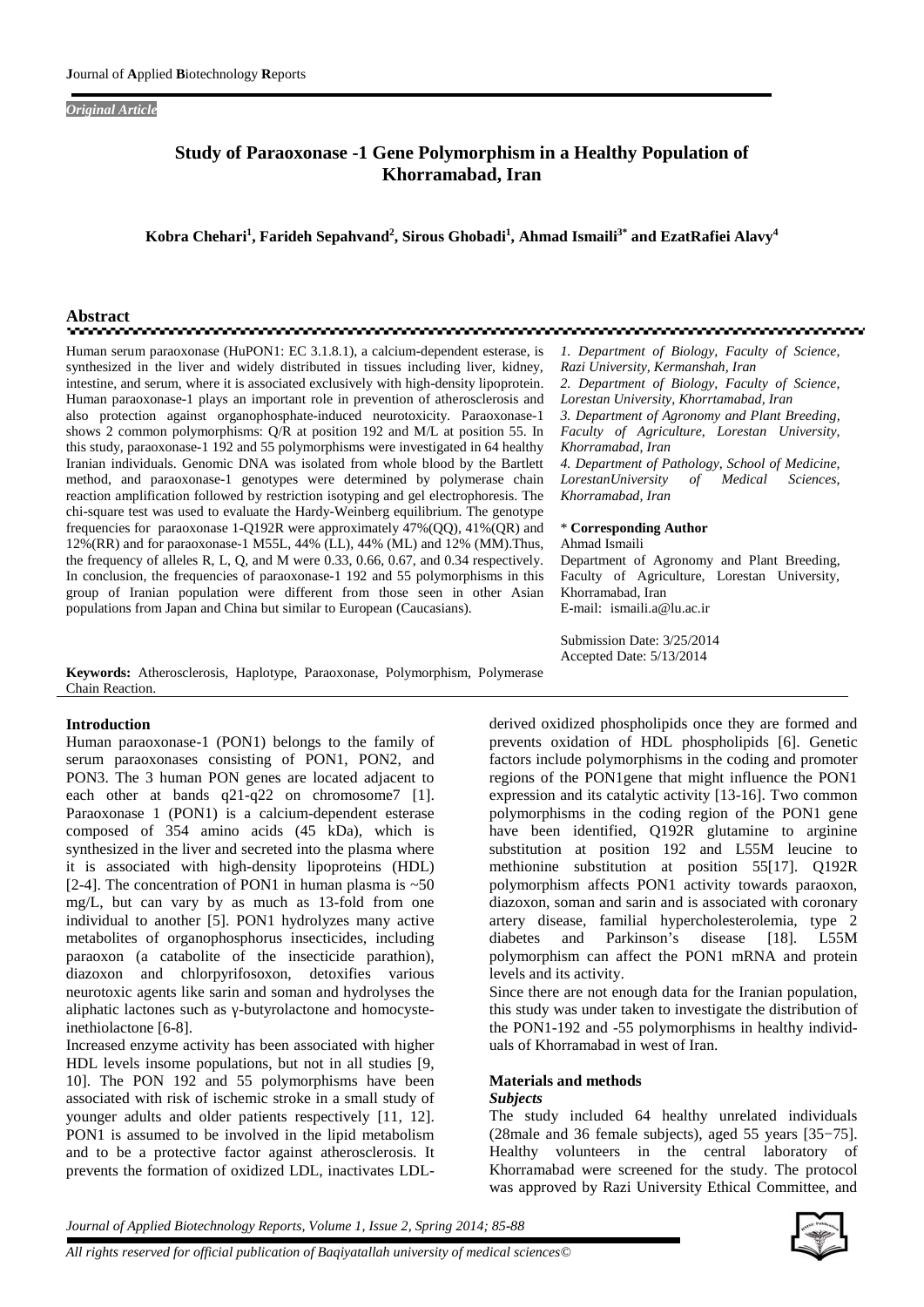informed consent was obtained from all subjects. Blood samples were drawn into tubes with sodium citrate 3.8% to analyze PON1 genotypes. The samples were then stored at -70ºC until the next measurements.

#### *DNA Extraction*

Genomic DNA was isolated from whole blood by Bartlet method. This method is, fast, inexpensive and accurate [19]. In order to quality assurance, DNA samples were tested for DNA size and integrity, using agarose gel electrophoresis.

## *Polymerase chain reaction (PCR)*

PON1 genotypes were determined by PCR amplification and restriction isotyping [20-21]. Primers used for PCR analyses are illustrated in Table 1. The PCR was carried out in small reaction tubes (25μl volume), containing 200 μM dNTPS, 0.5 μM of each primer, 1.5 mM MgCl2, 100 ng genomic DNA and 1U Taq DNA polymerase (Cinnagen, Iran). Prior to the first cycle, PCR reaction was heated to a temperature of 95 ºC for 5 min (initialization step). Then the reaction mixture was exposed to 25 cycles at

94ºC for 45s (denaturation step), 60ºC for 45s (annealing step), and 72ºC for 1 min (elongation step), followed by a final extension time of 5 min.The PCR products were separated by electrophoresis on a 2% agarose gel and visualized by ethidium bromide staining.

**Table 1.** PCR primers used for PON1 polymorphisms

|          | Polymorphism PON1 55           |
|----------|--------------------------------|
| F Primer | 5'-GAAGAGTGATGTATAGCCCCAG-3'   |
| R Primer | 5'-TTTAATCCAGAGCTAATGAAAGCC-3' |
|          | Polymorphism PON1 192          |
| F Primer | 5'-TATTGTTGCTGTGGGACCTGAG-3'   |
| R Primer | 5'-CACGCTAAACCCAAATACATCTC-3'  |

#### *Restriction fragment length polymorphism (RFLP)*

The PON1-55 (170-bp) PCR product (10 μl) was digested with 5U of NlaIII restriction endonuclease (Fermentas) in the presence of 0.1 mg/ml bovine serum albumin at 37°C (overnight). The digested products were separated by electrophoresis on a 3% agarose gel for 75 min at 60 V,and visualized by UV after ethidium bromide staining. Digestion resulted in 126 and 44 bp fragments for the PON155 MM polymorphism and a nondigested170 bp fragment for the PON1-55 LL polymorphism, and 170, 126, and 44 bp fragments for the PON1-55 ML poly morphism [20]. The PON1-192 (99 bp) PCR product (10 μl) was digested with  $8 \text{ U of BspP}$  (Fermentas) overnight at 55°C. Digestion with BspP resulted in 66 and 33 bp fragments for the PON1-192 RR polymorphism and a nondigested 99 bp fragment for the PON1-192 QQ polymorphism and 99, 66, and 33 bp fragments for the PON1-192 QR polymorphism [21]. It should be noted that PCR reaction and cycling were the same for both PON1- 192 and PON1-55 polymorphisms.

#### *Statistical analyses*

The chi-square test was used to evaluate the Hardy-Weinberg equilibrium. Allele frequencies were estimated by the gene counting methods. Differences at p<0.05 were considered statistically significant.

#### **Results**

Figure 1 illustrates the results of the visualization of the Genomic DNAon a 1% agarose gel electrophoresis. The lengths of the PCR products for PON1-192 and PON1-55 were 99 and 170 bp, respectively. Figure 2 and 3 illustrate the results of the PCR amplifications and digestion for PON1-192. Also Figure 4 and 5 show the results of the PCR amplifications and digestion for PON1-55.



**Figure 1.** The visualization of the Genomic DNA on a 1% agarose gel electrophoresis.



**Figure 2.** The visualization of PON1-192 (99 bp) PCR product on a 2% agarose gel electrophoresis. The first lane from right refers to DNA size Marker X174 DNA.



**Figure 3.** Determination of PON1-192 gene polymorphism by PCR-RFLP procedure using BspPI restriction enzyme.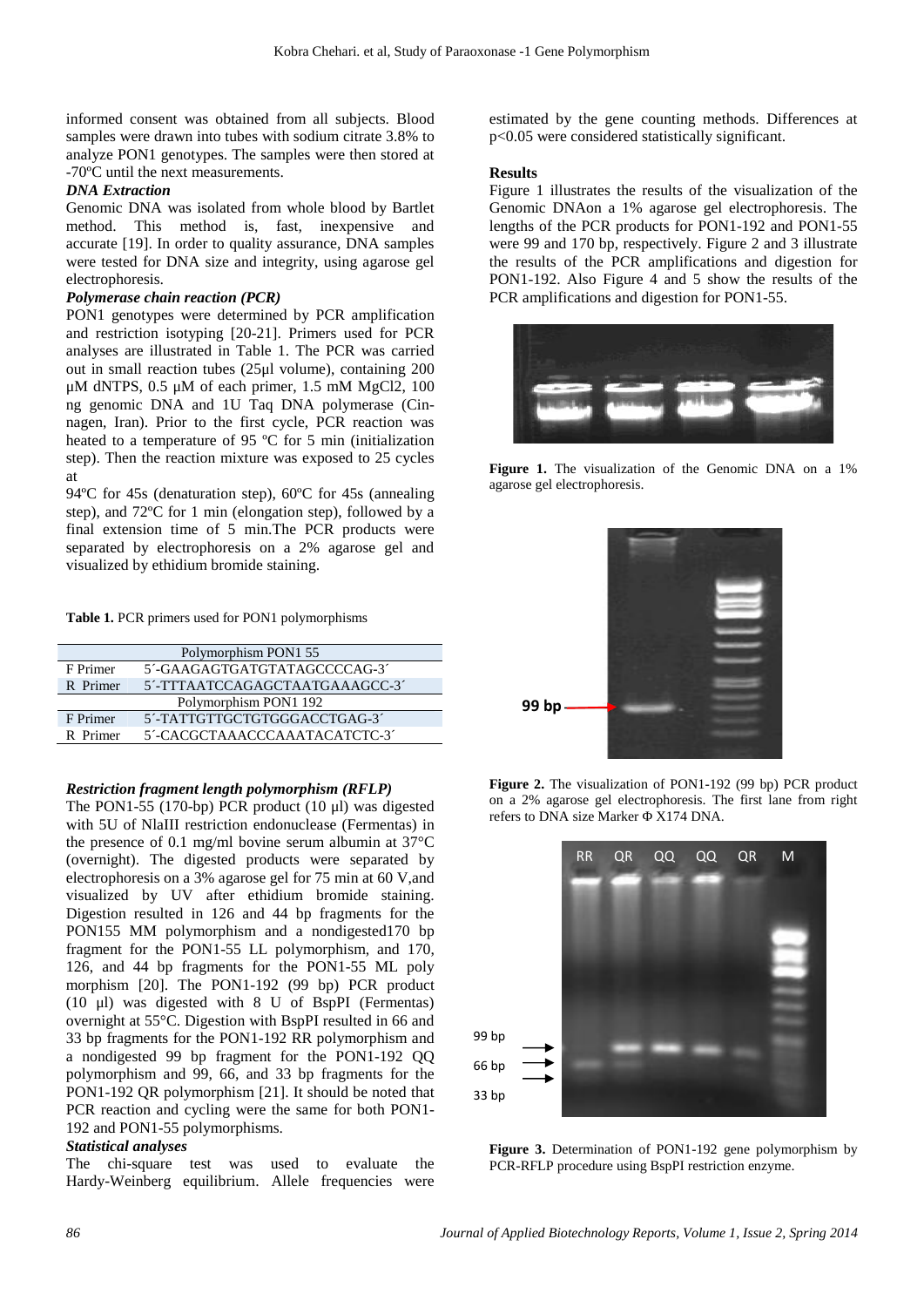

**Figure 4**. The visualization of PON1-55 (170 bp) PCR product on a 2% agarose gel electrophoresis. The first lane from left refers to DNA size Marker X174 DNA.



**Figure 5.** Determination of PON1-55 gene polymorphism by PCR-RFLP procedure using NlaIII restriction enzyme.The first lane from left refers to DNA size Marker X174 DNA. The length of digestion products and genotypes are reported respectively on the right side and upside.

*Genotype and allele frequencies of PON1 Polymorphisms* As shown in Table 2, the most common PON1-192 and PON1-55 genotypes were QQ (46.9%), LM and LL (43.75%), respectively. Thus the most frequent allele were Q (67%) and L (66%). The 192 RR and 55 MM genotypes were the rarest genotypes found in the population  $(12.5\%)$ . No significant deviation of PON1-192 and 55 genotype frequencies was established using Hardy-Weinberg equilibrium calculations. Neither the QR nor the RR genotypes occurred in the MM homozygotes, suggesting that these haplotypes may not exit or may be rare in this population (Table 3).

**Table 2.** Genotype and Allele Frequency of PON1 Polymorphisms

|                  | <b>Polymorphic Site</b> |             |
|------------------|-------------------------|-------------|
| <b>Frequency</b> | <b>O192R</b>            | L55M        |
|                  | QQ: 46.9%               | MM: 12.5%   |
| Genotype         | OR: 40.6%               | ML: 43.75%  |
|                  | RR: 12.5%               | LL: 43.75%  |
|                  | O: 0.67                 | $M: 0.34\%$ |
| Allele           | R: 0.33                 | $L: 0.66\%$ |

**Table 3.** Genotype combination for PON1-192 and 55 Polymor phisms

|                          | <b>PON1-192 Genotypes</b> |       |       |  |  |
|--------------------------|---------------------------|-------|-------|--|--|
| <b>PON1-55 Genotypes</b> | ЭO                        | OR    | RR    |  |  |
|                          | 12.5%                     | 20.3% | 10.9% |  |  |
| LM                       | 21.9%                     | 20.3% | 1.6%  |  |  |
| MМ                       | 12.5%                     | 0%    | $0\%$ |  |  |

#### **Discussion**

In this study findings are in agreement with previously reported data for Iranian population, which showed predominance of Q192 and L55 alleles over R192 and M55 alleles (Table 4) [22]. Asian population shows predominance of R192 over Q192 allele and a very low frequency of M55 allele [23-24]. The observed variation in Q192 allele frequency is similar to previously reported data showing that European populations have Q192 allele frequencies between 0.67 and 0.74 [25-27]. In present investigation, the PON1 genotype frequencies found were comparable to those reported in European (Caucasian) populations (Table 4). The frequency of the R allele in European populations is approximately 0.3 and the L allele 0.6 suggesting that Iranian subjects may display higher genetic affinities to Caucasian than Asian populations [25-27]. In a study, R variant was significantly correlated with the highest triglyceride (TG) concentrations, indicating an association between 192 R variant and TG levels in an Iranian population [22].

**Table 4.** Allele frequencies of polymorphisms in different ethnic groups

| Ethnicity      |      | <b>O192R</b> |      | L55M           | Ref           |
|----------------|------|--------------|------|----------------|---------------|
|                | Q    | R            | L    | M              |               |
| Asian          |      |              |      |                |               |
| <b>Iranian</b> | 0.67 | 0.33         | 0.66 | 0.34           | Current Study |
| Iranian        | 0.69 | 0.31         | 0.59 | 0.41           | [22]          |
| Chinese        | 0.35 | 0.65         | 1.00 | 0 <sup>0</sup> | [23]          |
| Japanese       | 0.40 | 0.60         | 0.94 | 0.60           | [24]          |
| <b>Europe</b>  |      |              |      |                |               |
| Italy          | 0.65 | 0.35         | 0.66 | 0.34           | [25]          |
| Spain          | 0.7  | 0.3          | 0.63 | 0.37           | [26]          |
| Finland        | 0.69 | 0.31         | 0.67 | 0.33           | [27]          |

The RR genotypes also displayedhigher levels of total cholesterol and LDL compared to QQ and QR genotypes [22]. Thus, it would appear that subjects possessing the R allele may be at higher risk of cardiovascular disease due to their lipid profile. Based on our observations, an Iranian population with an R frequency of 0.33 may be more resistant to some organophosphatetoxicity and coronary heart disease (CHD) compared to Chinese, with an R frequency of 0.65.

PON1 Q192R is the most studied allelic variant in the PON1 gene. The Q192R variant determines PON1's substrate specific activity, in particular toward organophosphates. The R allele exhibits several-fold higher activity toward paraoxon, whereas the arylesterase activity and PON1 antigen concentration are similar in